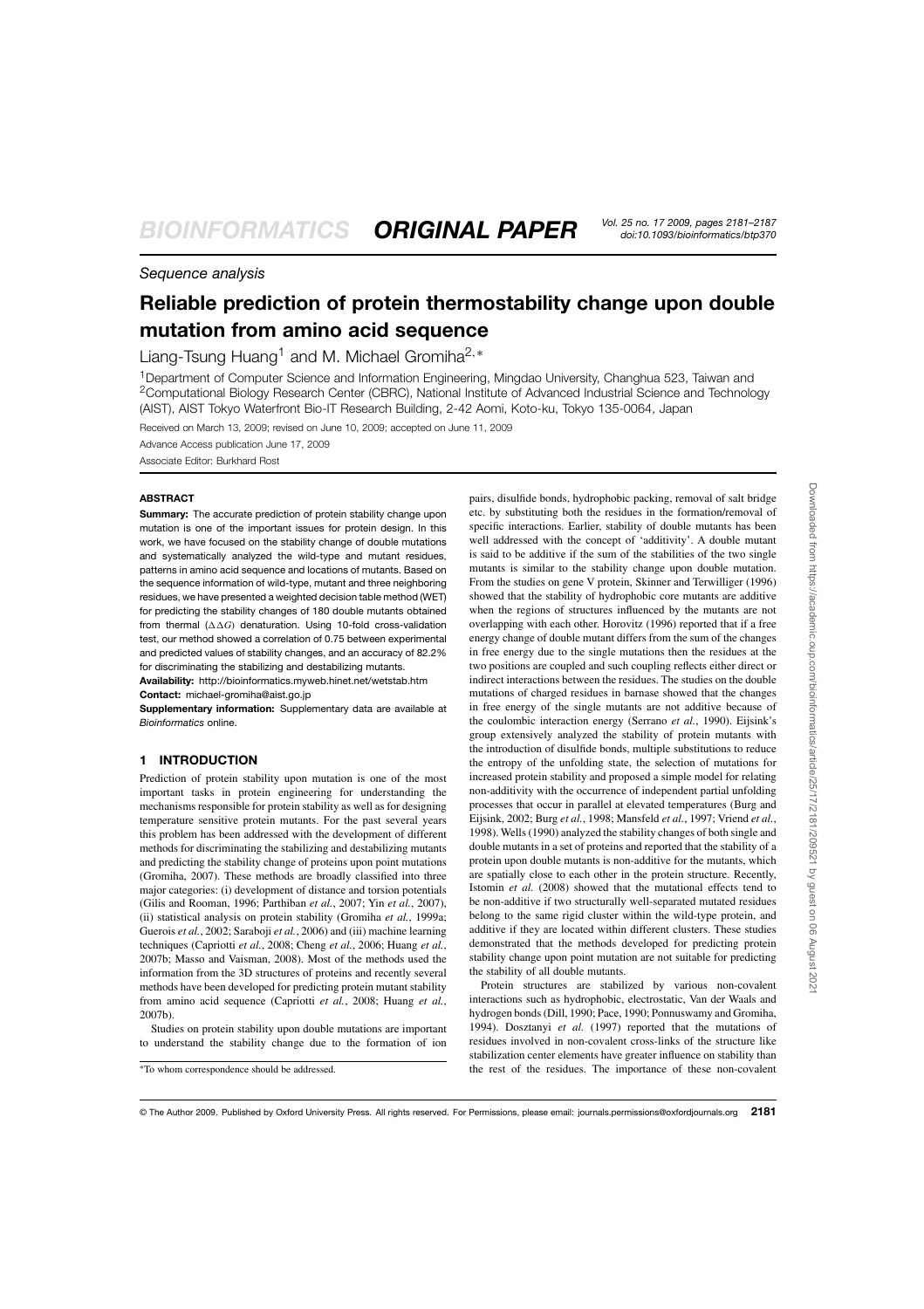interactions to protein stability has been revealed by site directed mutagenesis experiments (Itzhaki *et al.*, 1995; Matthews, 1995; Shortle *et al.*, 1990; Yutani *et al.*, 1987). On the other hand, freeenergy calculations on protein mutants have been carried out to understand/predict the contributions from different interactions and the stability change of proteins upon mutation (Bash *et al.*, 1987; Guerois *et al.*, 2002; Tidor and Karplus, 1991). These free-energy calculations require the 3D structure of a protein and extensive computations. As the gap between known amino acid sequences and 3D structures is exponentially increasing it is necessary to develop methods for predicting mutant protein stability from sequence. Montanucci *et al*. (2008) addressed this problem and developed a support vector machines based method to predict whether a set of mutations can enhance the stability of a given protein. However, this method mainly focused on multiple mutants and two-state predictions. All other sequence based methods predict the stability change of a protein only upon point mutation.

Hence, it is necessary to develop a reliable method for discriminating the stabilizing and destabilizing mutants as well as predicting the stability change of proteins upon double mutations. In this work, we have systematically analyzed the stability of double mutants available in ProTherm database and developed a weighted decision table method (WET) for predicting the stability changes of 180 double mutants obtained from thermal  $(\Delta \Delta G)$  denaturation. The method is mainly based on the information on wild-type residue, mutant residue and three neighboring residues on both sides of the mutant residues for the two sites. Using 10-fold cross-validation test, our method showed a correlation of 0.75 between experimental and predicted values of stability changes, and an accuracy of 82.2% for discriminating the stabilizing and destabilizing mutants. Furthermore, a web server has been developed for prediction and it is available at http://bioinformatics.myweb.hinet.net/wetstab.htm.

## **2 METHODS**

#### **2.1 Protein mutant dataset**

In this work, we have collected a set of double mutants from ProTherm database (Gromiha *et al.*, 1999a; Kumar *et al.*, 2006) (http://gibk26.bse.kyutech.ac.jp/jouhou/protherm/protherm.html) in which the free energy changes of mutants were obtained with thermal denaturation. We removed the redundant data and averaged out the free energy changes of mutants when multiple data were reported in the literature for the same mutants with same experimental conditions. The final nonredundant dataset consists of 180 mutants acquired from 27 different proteins. The  $\Delta\Delta G$  ranges between -8.9kcal/mol and 6.2 kcal/mol and the number of stabilizing and destabilizing mutants is 93 and 87, respectively. The datasets used in the present study are available at http://bioinformatics.myweb.hinet.net/wetstab.htm. The occurrence of stabilizing and destabilizing mutants in different secondary structures and at various ranges of solvent accessibility is given in Supplementary Table S1. Most of the data were obtained with reversible process (71%) and the reversibility is not reported for 24% of the data.

#### **2.2 Sequence based attribute sets**

We have utilized two different sets of attributes  $M_1$  and  $M_2$  as input variables to represent a double mutant.  $M_1$  refers to the attributes for the first mutant and M<sup>2</sup> for the second mutant. Each attribute set consists of eight attributes, including (i) wild-type residue (attribute 1) and (iii) mutant residue (attribute 2) and (iii) three neighboring residues of the mutation site along both directions (attributes 3–8). In addition, attribute set  $M_{12}$  refers to all attributes



**Fig. 1.** The framework for analyzing and predicting stability changes of protein mutants.

at both sites, namely, those attributes in both  $M_1$  and  $M_2$ . The schematic view of the attributes is shown in Supplementary Figure S1. Earlier studies have shown that three neighboring residues can efficiently predict stability changes on single mutants (Cheng *et al.*, 2006; Huang *et al.*, 2007a; Huang *et al.*, 2007b) and the wild-type and mutant residues are important attributes for discriminating stability changes (Huang *et al.*, 2006). The stability of buried mutants is influenced with the type of mutation and that of exposed ones is governed by neighboring and surrounding residues (Gromiha *et al.* 1999b). Furthermore, the free energies of pair-wise interactions of residues depends on residue composition with an exception of disulfide bonds (Dosztanyi *et al.*, 2005).

#### **2.3 Analytical framework**

Figure 1 sketches our framework for analyzing and predicting stability changes of protein mutants. Firstly, the mutant dataset obtained from the thermodynamic database is analyzed in terms of composition, as well as sequence of amino acid residues. Secondly, two individual decision table models,  $T_1$  and  $T_2$  are built from the datasets with attribute sets  $M_1$  and  $M_2$ , respectively. Whenever a prediction is required, it is made by weighting the results obtained from the two models.

In addition to predicting the numerical values of stability changes it can also handle the problem of discriminating the stabilizing and destabilizing mutants. Furthermore, various performance scores obtained from different attribute sets and test procedures have been assessed and compared.

#### **2.4 Weighted decision table method**

One of the simplest ways of representing the prediction model from machine learning is to make it the same as the training set. The one-toone correspondence between prediction model and training data helps to understand the meaning of the model and especially in decision trees. In this study, the inducer of decision table majority algorithm (Kohavi, 1995) was implemented to build such a representation, called decision table majority, for the prediction of stability changes.

A decision table majority mainly consists of two components: a schema and a body. The schema is a set of attributes that are included into the table; and the body is a list of instances with values defined by the attributes in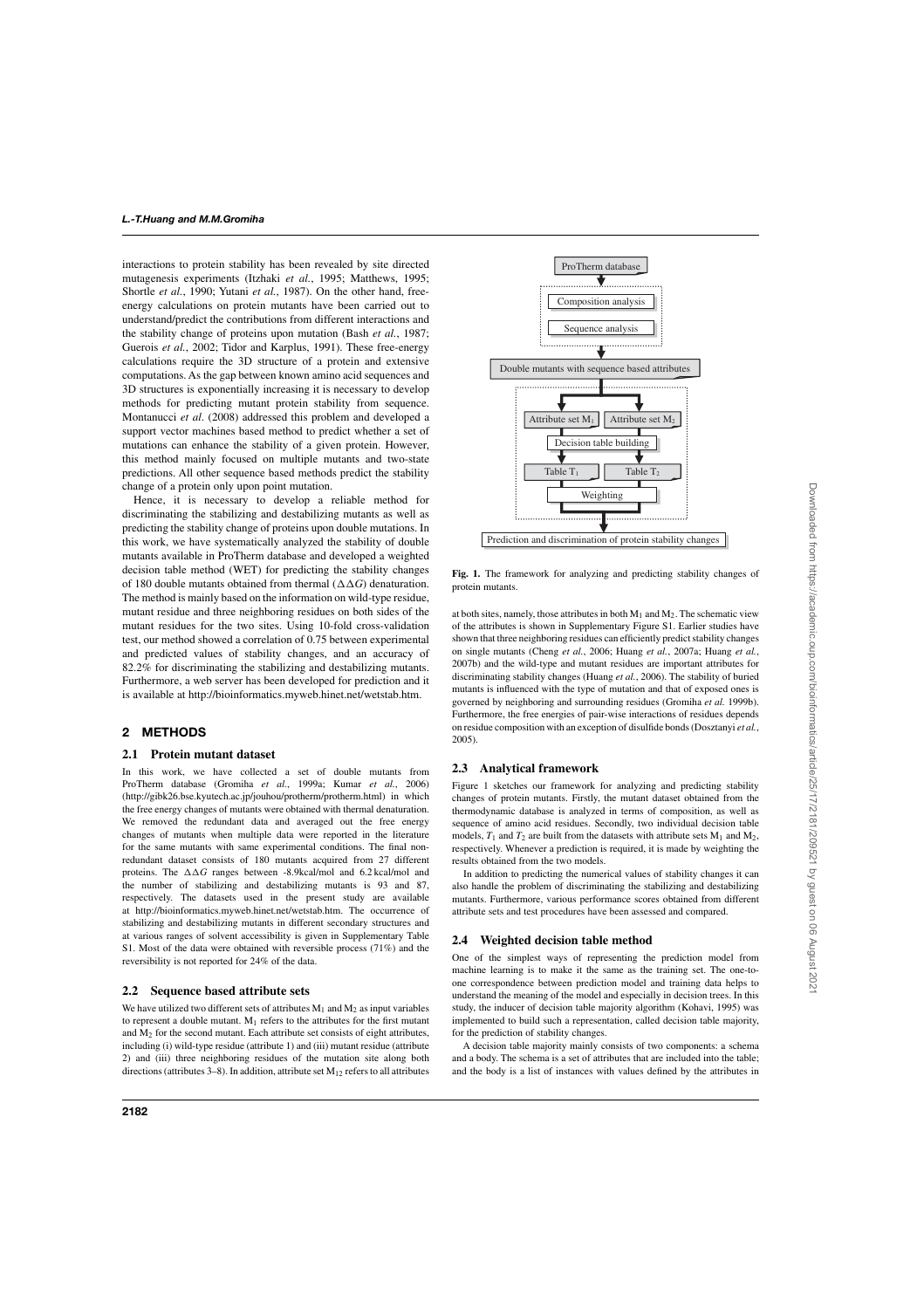the schema. The set of instances with the same values for attributes in the schema is named a cell.

Let *A* be a set of attributes given, and *A* ′ be a subset of *A*. For a set of instances *I*over attributes in *A*, the induction algorithm aims to choose a optimal schema *A*\* such that

$$
A^* = \arg\min_{A' \subseteq A} E(D(A', I), f), \tag{1}
$$

where  $D(A', I)$  is the decision table majority with the schema  $A'$  and the body consisting of all instances in *I* projected on *A* ′ ; *E*(*D*,*f* ) gives an error estimation between the decision table majority *D* and a given target function *f* . After the optimal schema *A* ∗ is chosen, the inducted prediction model is represented by the decision table majority *D*(*A* ∗ ,*I*).

Therefore, the optima schema is obtained based on a wrapper approach, which uses classifiers to evaluate the performance of attribute subsets. The algorithm is illustrated below:

**function** Inducer-of-Decision-Table-Majority (*I*, *A*) **returns** *D*(*A* ∗ ,*I*)

- **inputs**: *I*, set of instances; *A*, set of attributes. **outputs**:  $D(A^*, I)$ , the decision table majority for *I* over  $A^*$ ;  $A^*$ , the optimal schema.
- **variables**: *A\_candidate*, set of candidate attributes; *A\_confirmed*, set of attributes confirmed.
- **if** *I* is empty **then return** the default class for the predicate

**else**

*A* candidate  $\leftarrow$  *A A\_confirmed* ←∅

**repeat**

**for each** attribute *a<sup>i</sup>* of *A\_candidat*e **do**

*A<sup>i</sup>* ← {*ai*}∪ *A\_confirmed*

- evaluate the error estimation to the decision table majority for *I* over *A<sup>i</sup>*
- $a^* \leftarrow$  the attribute  $a_i$  that reduces the error estimation

*A\_candidate* ← remove attribute *a* ∗ from *A\_candidate*

*A\_confirmed* ← add attribute *a* ∗ into *A\_confirmed*

**until** *A\_candidate* is empty or error can not be reduced for a default number of consecutive examinations

*A* <sup>∗</sup> ← *A\_confirmed*

**return**  $D(A^*, I)$ 

Once a decision table majority is available, the outcome of a query instance can be predicted by the following criteria. Let *L* be the set of instances in the cell that matches the query instance over the attributes in the schema.

- (i) If  $L \neq \emptyset$ , return the majority class of instances in *L* for the nominal class (or the average class for numeric classes).
- (ii) Otherwise  $(L = \emptyset)$ , return the majority (or average) class of instances in the decision table majority.

In this study, the decision table majority has been applied to the collected double mutant dataset with attribute sets  $M_1$ ,  $M_2$  and  $M_{12}$ , respectively. We define the stability changes as a numeric class. Thus, for discrimination, the mutant is directly assigned as stabilizing or destabilizing by its predicted value. Furthermore, we have proposed a WET based on a bagging scheme (Breiman, 1996), which makes a prediction by combining the outcome of individual models and decreases the expected error by reducing the variance component. WET builds two independent models to the attribute sets M<sup>1</sup> and  $M<sub>2</sub>$ , respectively, and then determines the outcomes individually for a query instance. The individually predicted values are weighted to yield a single value (also see Fig. 1). Here, we gave the same value of 0.5 for both weights, that is, under the assumption that both sites have an approximately equal effect.

The proposed WET method provides the simplest representation of decision tables, by which the prediction model can be further examined and validated. Other major advantages include the following: (i) decision tables are non-parametric based models, which make no assumption on data distribution, and hence such errors can be avoided, (ii) the optimal schema decreases the number of attributes included in the table, which reduces

the computational complexity of the task, (iii) the optimal schema may provide information about the relative importance between given attributes and (iv) the weights of two independent models can be adjusted according to the relative effects of two mutation sites. It is also convenient for introducing related knowledge into the prediction model and helpful for accurate predictions.

#### **2.5 Single correlation and mean absolute error**

Two general measures are used to assess the prediction performance of stability changes. The correlation between the experimental and assigned stability  $(\Delta \Delta G)$  has been calculated using the familiar expression:

$$
R = \left[ N \sum_{i=1}^{N} X_i Y_i - \left( \sum_{i=1}^{N} X_i \sum_{i=1}^{N} Y_i \right) \right] \Bigg/ \sqrt{\left[ N \sum_{i=1}^{N} X_i^2 - \left( \sum_{i=1}^{N} X_i \right)^2 \right] \left[ N \sum_{i=1}^{N} Y_i^2 - \left( \sum_{i=1}^{N} Y_i \right)^2 \right]}.
$$

where *R* is the correlation coefficient, *N*,  $X_i$  and  $Y_i$  are the total number of mutants, experimental and predicted stability, respectively; and *i* varies from 1 to *N*. The mean absolute error (MAE) is defined as the absolute difference between predicted and experimental stability values:

$$
MAE = \sum_{i=1}^{N} |X_i - Y_i| / N.
$$
 (3)

#### **2.6 Accuracy of distinguishing the stability of protein mutants**

The discrimination of the stability changes (stabilizing/destabilizing) can be regarded as a binary classification problem. Several measures of accuracy are regularly used and described as follows.<br>The accuracy of distinguish

The accuracy of distinguishing the stability of mutants has been determined by using the following expression:  $[(TP + TN)/(TP + TN + FP + FN) \times 100\%]$ , where TP, TN, FP and FN refer to the number of true positives, true negatives, false positives and false negatives, respectively. Other measures includes sensitivity  $[TP/(TP + FN) \times 100\%]$ , specificity  $[TN/(TN + FP) \times 100\%]$ , accuracy for positives  $[TP/(TP + FP) \times 100\%]$  and accuracy for negatives  $[TN/(TN + FN) \times 100\%]$ .

In addition, receiver operating characteristic (ROC) curves, which plot the true positive rate against the false positive rate, are provided for showing the tradeoff between sensitivity and specificity. The area under the curve (AUC) is calculated to summarize a curve in a single quantity. Generally speaking, the larger the area is, the better performance the curve has.

#### **2.7 Self-consistency and** *n***-fold cross-validation tests**

The present method was validated by both self-consistency and *n*-fold crossvalidation tests. Self-consistency includes all the stability data for training the prediction model of decision tables, and prediction has been made for all the mutants.

*n*-fold cross-validation partitions samples into *n* sub-samples chosen randomly with approximately equal size. For each sub-sample, the method models a decision table from the remaining data and uses it to predict the stability of the sub-sample. The procedure is repeated *n* times to obtain the mean measure.

#### **3 RESULTS AND DISCUSSIONS**

#### **3.1 Analysis of neighboring residues for stabilizing and destabilizing mutant proteins**

We have analyzed the preference of neighboring residues for stabilizing and destabilizing mutant proteins and the results obtained for frequently occurring nearest neighboring residues is presented in Tables S2 and S3. From this table, we observed that the segments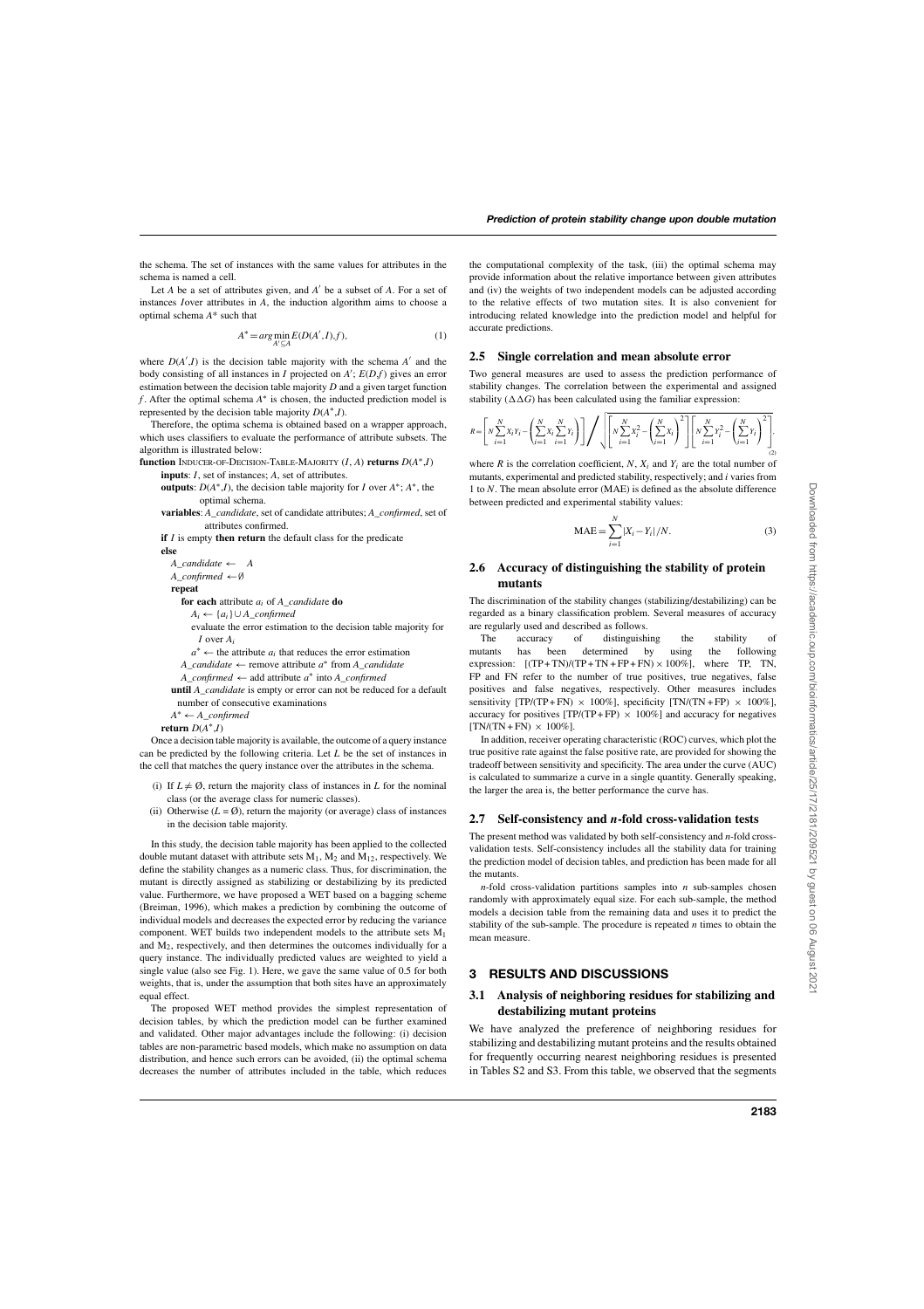**Table 1.** Prediction performance of stability changes  $(\Delta \Delta G)$  for different test procedures and attribute sets on a set of 180 mutants by 10-fold crossvalidation

| Performance measure | Method     |            |               |      |  |  |  |
|---------------------|------------|------------|---------------|------|--|--|--|
|                     | $DT & M_1$ | DT & $M_2$ | DT & $M_{12}$ | WET  |  |  |  |
| R                   | 0.71       | 0.73       | 0.73          | 0.75 |  |  |  |
| <b>MAE</b>          | 1.27       | 1.22       | 1.22          | 1.17 |  |  |  |
| Accuracy $(\% )$    | 75.6       | 75.0       | 75.0          | 82.2 |  |  |  |
| Sensitivity (%)     | 65.6       | 61.3       | 61.3          | 76.3 |  |  |  |
| Specificity $(\% )$ | 86.2       | 89.7       | 89.7          | 88.5 |  |  |  |

R: correlation coefficient; MAE: mean absolute error; DT: decision table majority method;  $M_1$ : mutant 1;  $M_2$ : mutant 2;  $M_{12}$ : mutants 1 and 2.

with motifs F\*V (\* denotes any mutation site), L\*L, K\*A and A\*E stabilize the proteins upon amino acid substitutions. Further analysis on nearest neighboring residues of the mutation sites in all the considered mutant proteins showed that the pair of residues with hydrophobic–hydrophobic, hydrophobic–polar, polar– hydrophobic and polar–polar motifs stabilize the proteins with the frequency of 48.9%, 19.4%, 21.5% and 8.6%, respectively. This result indicates that the hydrophobic environment increases the stability of protein mutants. On the other hand, the frequencies of occurrence of destabilizing mutants are 24.3%, 24.3%, 26.5% and 17.8%, respectively. It can be seen from Supplementary Table S2 that the mutants with motifs K\*A, G\*P, K\*Q and L\*Q destabilize the proteins upon double mutation.

## **3.2 Prediction of protein stability changes upon double mutation**

We have utilized the information on wild-type residue, mutant residue and three neighboring residues on both sides of double mutants to discriminate the stabilizing and destabilizing mutants as well as predicting the stability change upon mutation. The results are presented in Table 1. Our method could discriminate the stabilizing and destabilizing mutants with an accuracy of 82.2% and the predicted stability change of the protein upon double mutation showed a correlation of 0.75 with experimental data. On the other hand, the data trained with a simple artificial neural network model with one hidden layer and two nodes showed an accuracy of 59.4% and correlation of 0.33.

In Figure 2, we show the relationship between experimental and predicted stability change of 180 protein mutants obtained with 10 fold cross-validation method and the dark line shows the linear fit between them. We have also estimated ROC curves for different attribute sets (Fig. 3). We observed that the AUC values are 0.81, 0.83, 0.83 and 0.87 for  $M_1$ ,  $M_2$ ,  $M_{12}$  and WET, respectively.

We have compared the performance of our method using the information about only one mutant (either  $M_1$  or  $M_2$ ) as well as with both mutants. In addition, decision table majority method and WET has been compared for the performance. We observed that the WET method with both  $M_1$  and  $M_2$  information has the best performance, showing the close relationship between experimental and predicted protein stability change upon double mutation.



**Fig. 2.** Relationship between experimental and predicted  $\Delta \Delta G$  based on Relationship between experimental and predicted  $\Delta\Delta G$  based on WET with 10-fold cross-validation test on a set of 180 mutants (correlation coefficient is 0.75).



**Fig. 3.** Receiver operating characteristic curves for different attribute sets with 10-fold cross-validation test (dotted, thin and thick lines for  $M_1, M_2/M_{12}$ and WET, respectively).

### **3.3 Role of secondary structure and solvent accessibility**

We have analyzed the performance of our method based on the location of the mutants at different secondary structures and various ranges of solvent accessibility. The results obtained for different combinations of mutants are presented in Table 2 along with the number of mutants in each category. We observed that the stability of mutations at regular structures (HH or SS) are better predicted than that in loops (CC). Furthermore, the stability of mutations in strand segments showed the accuracy of 89%, which is better than that in helical segments (78%). This might be due to the presence of residues in  $\beta$ -strand segments, which are close in space but far away in sequence (Gromiha and Selvaraj, 2004).

The analysis on solvent accessibility showed that the stability of mutants in hydrophobic core regions can be predicted with an accuracy of 87%. The accuracies for partially buried and exposed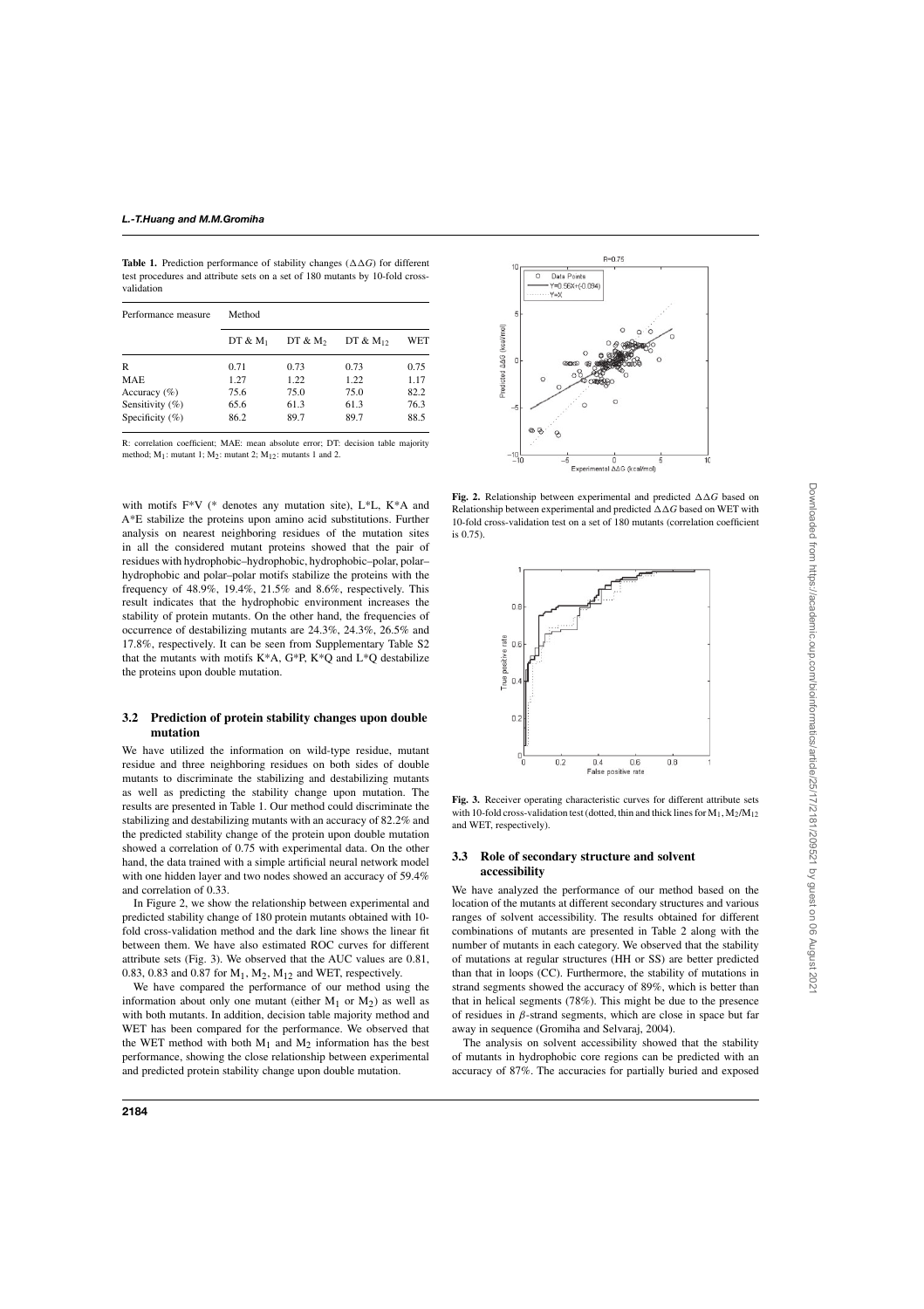|  |  |  |  | <b>Table 2.</b> Influence of secondary structure and solvent accessibility for |  |
|--|--|--|--|--------------------------------------------------------------------------------|--|
|  |  |  |  | predicting stability change of double mutation on 10-fold cross-validation     |  |

|                       |    | Number of data Number of correct Accuracy (%)<br>prediction |      |
|-----------------------|----|-------------------------------------------------------------|------|
| Secondary structure   |    |                                                             |      |
| HH                    | 60 | 47                                                          | 78.3 |
| SS                    | 36 | 32                                                          | 88.9 |
| CC                    | 11 | 8                                                           | 72.7 |
| HS                    | 15 | 12                                                          | 80.0 |
| SC                    | 20 | 18                                                          | 90.0 |
| HC                    | 38 | 31                                                          | 81.6 |
| Solvent accessibility |    |                                                             |      |
| <b>BB</b>             | 68 | 59                                                          | 86.8 |
| <b>BP</b>             | 25 | 23                                                          | 92.0 |
| BE                    | 12 | 9                                                           | 75.0 |
| <b>PP</b>             | 30 | 25                                                          | 83.3 |
| PE                    | 26 | 17                                                          | 65.4 |
| EE                    | 19 | 15                                                          | 78.9 |
|                       |    |                                                             |      |

H: Helix; S: strand; C: coil; B: buried (0–20% ASA); P: partially buried (20–50% ASA); E: exposed  $(>50\%$  ASA).



**Fig. 4.** Variation of accuracy (circles) and correlation (squares) with different number of neighboring residues.

mutations are 83% and 79%, respectively. The stability of buried mutants mainly depends on the wild-type and mutant residues due to the dominance of non-specific interactions (Gromiha *et al.*, 1999b) and it might be a reason for obtaining high accuracy for core mutants.

## **3.4 Influence of neighboring residues for protein stability change prediction**

We have analyzed the influence of neighboring residues for discriminating the stabilizing and destabilizing mutants and predicting the stability change upon double mutations. The results obtained for different window lengths are shown in Figure 4.

The inclusion of three neighboring residues showed the highest accuracy and correlation for discrimination and prediction, respectively. The performance did not improve with additional neighboring residues.

**Table 3.** Comparison between the present method and other methods on a set of 180 mutants

| Performance measure | Method        |      |            |      |             |      |  |
|---------------------|---------------|------|------------|------|-------------|------|--|
|                     | <b>iPTREE</b> | ANN  | <b>SVM</b> | LR   | <b>RBFN</b> | WET  |  |
| R                   | 0.55          | 0.54 | 0.62       | 0.62 | 0.24        | 0.75 |  |
| <b>MAE</b>          | 1.63          | 2.58 | 2.75       | 1.99 | 1.79        | 1.17 |  |
| Accuracy $(\% )$    | 71.7          | 68.3 | 76.7       | 72.2 | 55.6        | 82.2 |  |
| Sensitivity $(\%)$  | 53.8          | 65.6 | 74.2       | 66.7 | 20.4        | 76.3 |  |
| Specificity $(\% )$ | 90.8          | 71.3 | 79.3       | 78.2 | 93.1        | 88.5 |  |

R: correlation coefficient; MAE: mean absolute error; iPTREE (Huang *et al*., 2007b); ANN: artificial neural networks (Capriotti *et al*., 2004); SVM: support vector machines (Capriotti *et al*., 2005; Cheng *et al*., 2006); LR: linear regression models; RBFN: radial basis function network (Grosfils *et al*., 2008); WET: weighted decision table (present work)

## **3.5 Performance of methods developed for predicting protein stability change of point mutants**

We have analyzed the performance of different methods developed for predicting the stability change of proteins upon single mutations. We have estimated the  $\Delta\Delta G$  for both positions and added the stability values for overall prediction for double mutations. The results obtained with five different methods are given in Table 3. These methods are based on decision tree models (Huang *et al.*, 2007b), (ii) artificial neural networks (Capriotti *et al.*, 2004), (iii) support vector machines (Capriotti *et al.*, 2005; Cheng *et al.*, 2006), (iv) linear regression models and (v) radial basis function network (Grosfils *et al.*, 2008). We observe that the accuracy lies in the range of 55–77% for most of the methods. The method RBFN has the highest specificity of 93% whereas the sensitivity is very low (20%). SVM showed the accuracy of 77% and the correlation is 0.62. The present method discriminated the stabilizing and destabilizing mutants with an accuracy of 82% and the correlation between the experimental and predicted stability change upon double mutations is 0.75. The best performance of the present method is because of the fact that it could adequately take into account both the additive and non-additive mutants whereas the methods developed for single mutants are not able to predict the stability of non-additive mutants.

## **3.6 Prediction on the web**

We have developed a web server, WET–STAB, for predicting protein stability changes upon double mutations from amino acid sequence and it is freely available at http://bioinformatics.myweb.hinet.net/wetstab.htm. The input options for the server are illustrated in Figure 5a. It takes the information on wild-type, mutant and three neighboring residues for  $M_1$  and  $M_2$  as input. As an example, we provided the data for the mutants N116D and R119M in 2LZM. After submitting this query, WET-STAB brings out the prediction results within a minute. In the out put, we display the input information and predicted  $\Delta\Delta G$  values using three different methods (i) M<sub>1</sub> using DT, (ii)  $M<sub>2</sub>$  using DT and (iii)  $M<sub>12</sub>$  using WET method. In addition, the discrimination of stability changes (stabilizing and destabilizing) is also given. In this example WET showed the predicted  $\Delta\Delta G$ of 0.147 kcal/mol, which is similar to experimental observation, 0.15 kcal/mol (Fig. 5b).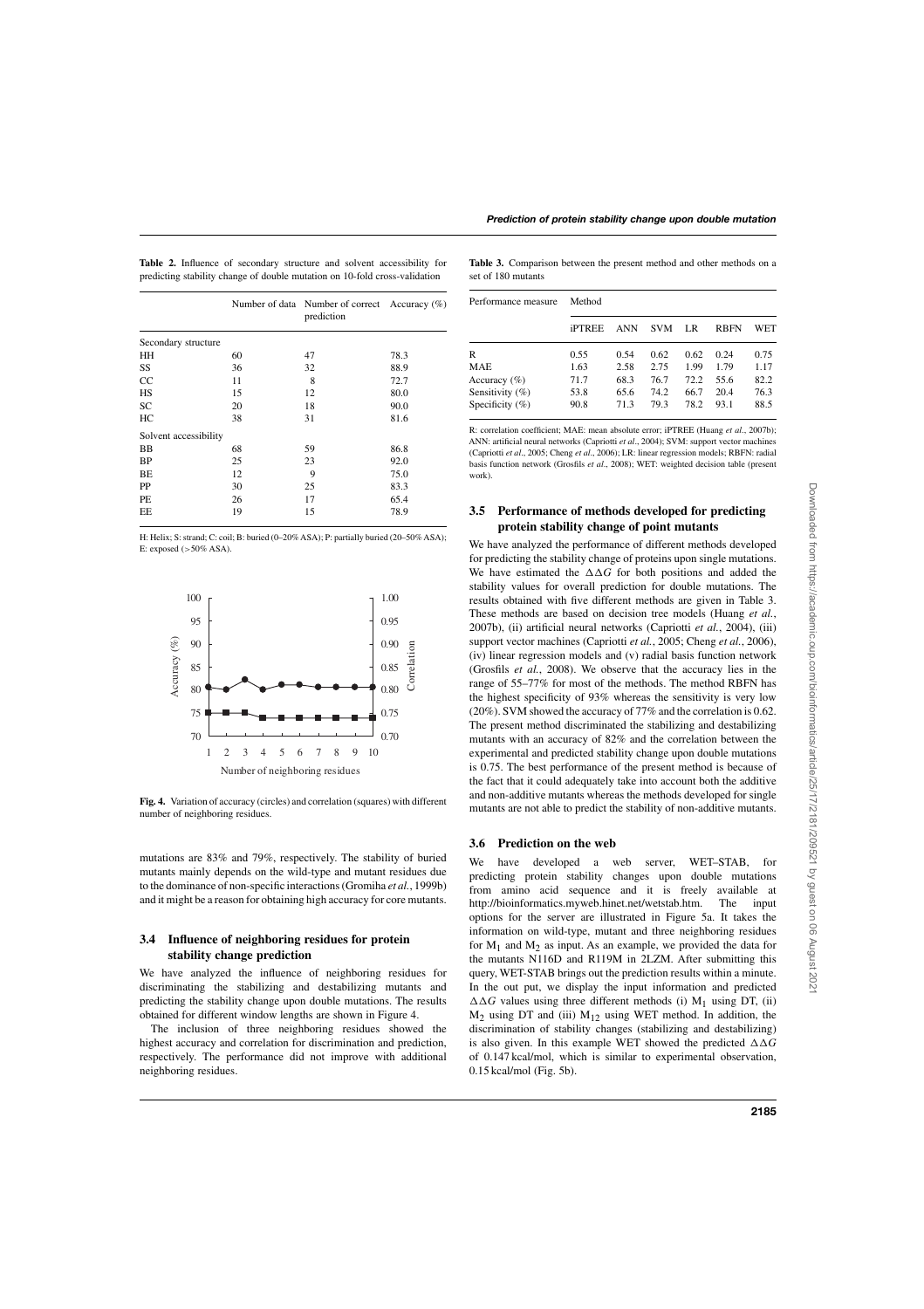

**Fig. 5.** (**a**) Snapshot of the prediction page showing the residue information about two mutation sites (**b**) Snapshot of the result page generated by WET– STAB.

# **4 CONCLUSIONS**

We have developed a WET for discriminating the stabilizing and destabilizing mutants and predicting the stability change upon double mutation by utilizing the information on wild-type, mutant and three neighboring residues of both mutation sites. Our method showed an accuracy and correlation of 82% and 0.75, respectively, for discrimination and prediction. Furthermore, we have analyzed the influence of neighboring residues and the ability of methods developed for predicting the stability changes of single mutants. A web server has been developed for discrimination and prediction purposes.

# **ACKNOWLEDGEMENTS**

We thank the anonymous reviewers for constructive comments and Dr. Paul Horton for critical reading of the manuscript.

*Conflict of Interest*: none declared.

# **REFERENCES**

- Bash,P.A. *et al.* (1987) Free energy calculations by computer simulation. *Science*, **236**, 564–568.
- Breiman,L. (1996) Bagging predictors, *Machine Learn.*, **24**, 123–140.
- Burg,B.V.D. and Eijsink,V.G. (2002) Selection of mutations for increased protein stability. *Curr. Opin. Biotechnol*., **13**, 333–337.
- Burg,B.V.D. *et al.* (1998) Engineering an enzyme to resist boiling. *Proc. Natl Acad*. *Sci. USA*, **95**, 2056–2060.
- Capriotti,E. *et al.* (2004) A neural-network-based method for predicting protein stability changes upon single point mutations. *Bioinformatics*, **20** (Suppl. 1), I63–I68.
- Capriotti,E. *et al.* (2005) I-Mutant2.0: predicting stability changes upon mutation from the protein sequence or structure. *Nucleic Acids Res*., **33**, W306–W310.
- Capriotti,E. *et al* (2008) A three-state prediction of single point mutations on protein stability changes, *BMC Bioinformatics*, **9** (Suppl. 2), S6.
- Cheng,J. *et al*. (2006) Prediction of protein stability changes for single-site mutations using support vector machines. *Proteins*, **62**, 1125–1132.
- Dill,K.A. (1990) Dominant forces in protein folding. *Biochemistry*, **29**, 7133–7155.
- Dosztanyi,Z., *et al.* (2005) The pairwise energy content estimated from amino acid composition discriminates between folded and intrinsically unstructured proteins. *J. Mol. Biol*., **347**, 827–839.
- Dosztanyi, Z. *et al*. (1997) Stabilization centers in proteins: identification, characterization and predictions. *J. Mol. Biol*., **272**, 597–612.
- Gilis,D. and Rooman,M. (1996) Stability changes upon mutation of solvent-accessible residues in proteins evaluated by database-derived potentials*. J. Mol. Biol*., **257**, 1112–1126.
- Gromiha,M.M. (2007) Prediction of protein stability upon point mutations. *Biochem. Soc. Trans.*, **35**, 1569–1573.
- Gromiha,M.M. *et al.* (1999a) ProTherm: Thermodynamic Database for Proteins and Mutants. *Nucleic Acids Res*., **27**, 286–288.
- Gromiha,M.M. *et al.* (1999b) Role of structural and sequence information in the prediction of protein stability changes: comparison between buried and partially buried mutations. *Protein Eng*., **12**, 549–555.
- Gromiha,M.M. and Selvaraj,S. (2004) Inter-residue interactions in protein folding and stability. *Prog. Biophys. Mol. Biol*., **86**, 235–277.
- Grosfils,A. *et al*. (2008) Neural networks to predict protein stability changes upon mutation. In *Proceedings of the 17th International Federation of Automatic Control World Congress, The International Federation of Automatic Control*. Seoul, Korea, pp. 12619–12624.
- Guerois,R. *et al*. (2002) Predicting changes in the stability of proteins and protein complexes: a study of more than 1000 mutations. *J. Mol. Biol*., **320**, 369–387.
- Horovitz,A. (1996) Double-mutant cycles: a powerful tool for analyzing protein structure and function, *Fold Des.*, **1**, R121–R126.
- Huang, L.T. *et al.* (2007a) Sequence analysis and rule development of predicting protein stability change upon mutation using decision tree model. *J. Mol. Model.*, **13**, 879–890.
- Huang, L.T. et al. (2007b) iPTREE-STAB: interpretable decision tree based method for predicting protein stability changes upon mutations. *Bioinformatics*, **23**, 1292–1293.
- Huang,L.T. *et al.* (2006) Knowledge acquisition and development of accurate rules for predicting protein stability changes. *Comput. Biol. Chem*., **30**, 408–415.
- Istomin,A.Y. *et al*. (2008) New insight into long-range nonadditivity within protein double-mutant cycles. *Proteins*, **70**, 915–924.
- Itzhaki,L.S. *et al*. (1995) The structure of the transition state for folding of chymotrypsin inhibitor 2 analysed by protein engineering methods: evidence for a nucleationcondensation mechanism for protein folding. *J. Mol. Biol*., **254**, 260–288.
- Kohavi,R. (1995) The power of decision tables. *Lecture Notes Comp. Sci.*, **912**, 174–189.
- Kumar,M.D. *et al.* (2006) ProTherm and ProNIT: thermodynamic databases for proteins and protein-nucleic acid interactions. *Nucleic Acids Res*., **34**, D204–D206.
- Mansfeld,J. *et al.* (1997) Extreme stabilization of a thermolysin-like protease by an engineered disulfide bond. *J. Biol. Chem*., **272**, 11152–11156.
- Masso,M. and Vaisman,I.I. (2008) Accurate prediction of stability changes in protein mutants by combining machine learning with structure based computational mutagenesis. *Bioinformatics*, 24, 2002–2009.
- Matthews,B.W. (1995) Studies on protein stability with T4 lysozyme. *Adv. Protein Chem*., **46**, 249–278.
- Montanucci,L. *et al*. (2008) Predicting protein thermostability changes from sequence upon multiple mutations. *Bioinformatics*, **24**, i190–i195.
- Pace,C.N. (1990) Conformational stability of globular proteins. *Trends Biochem*. *Sci.*, **15**, 14–17.
- Parthiban,V. *et al.* (2007) Structural analysis and prediction of protein mutant stability using distance and torsion potentials: role of secondary structure and solvent accessibility. *Proteins*, **66**, 41–52.
- Ponnuswamy,P.K. and Gromiha,M.M. (1994) On the conformational stability of oligonucleotide duplexes and tRNA molecules. *J. Theor. Biol*., **169**, 419–432.
- Saraboji,K., *et al.* (2006) Average assignment method for predicting the stability of protein mutants. *Biopolymers*, **82**, 80–92.
- Serrano, L. *et al.* (1990) Estimating the contribution of engineered surface electrostatic interactions to protein stability by using double-mutant cycles. *Biochemistry*, **29**, 9343–9352.
- Shortle,D. *et al.* (1990) Contributions of the large hydrophobic amino acids to the stability of staphylococcal nuclease. *Biochemistry*, **29**, 8033–8041.
- Skinner,M.M. and Terwilliger,T.C. (1996) Potential use of additivity of mutational effects in simplifying protein engineering. *Proc. Natl Acad. Sci. USA*, **93**, 10753–10757.